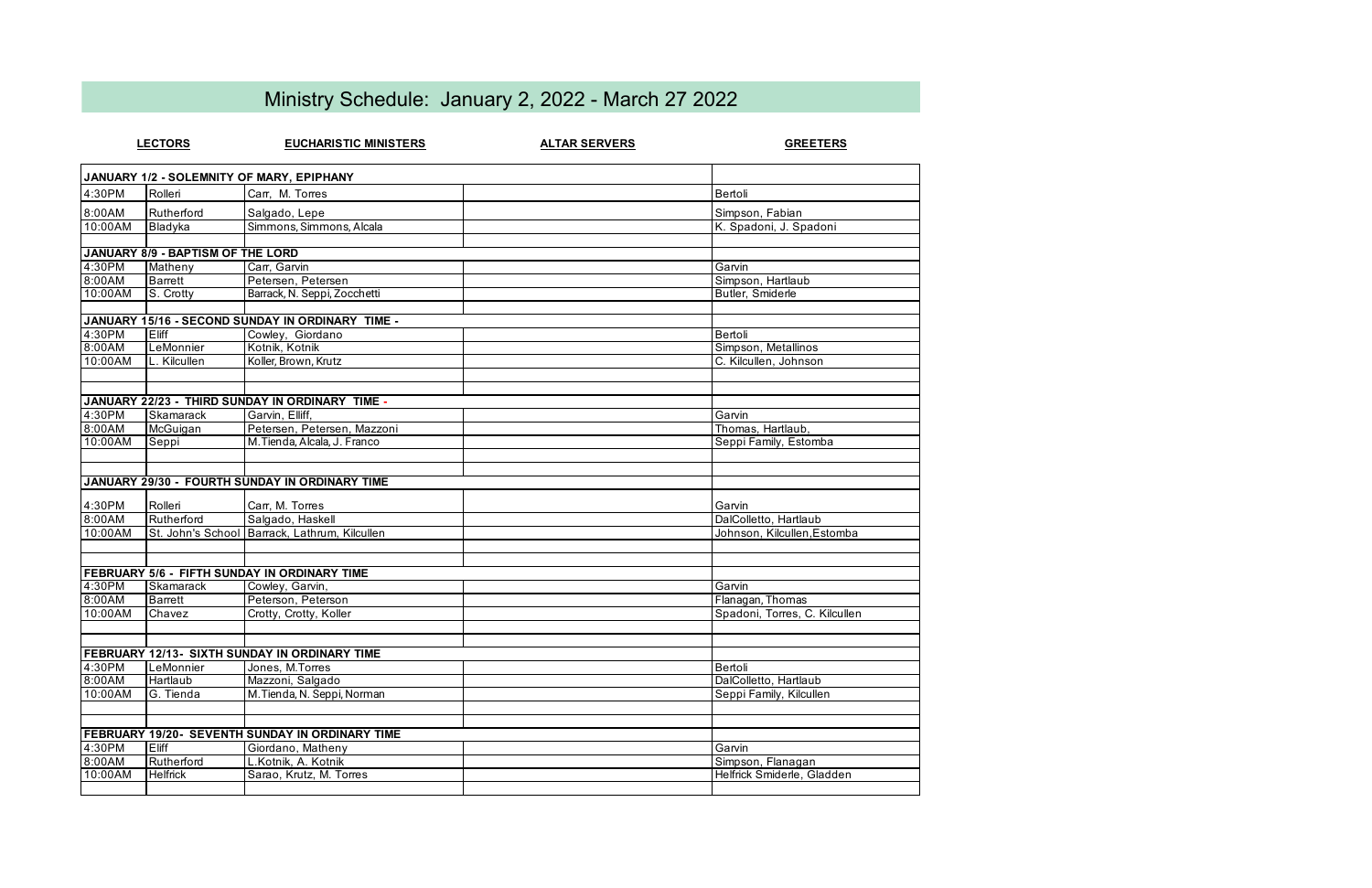|         |                                     | FEBRUARY 26/20 - EIGHTH SUNDAY IN ORDINARY TIME |                                  |
|---------|-------------------------------------|-------------------------------------------------|----------------------------------|
| 4:30PM  | Matheny                             | Garvin, Eliff                                   | Garvin                           |
| 8:00AM  | McGuigan                            | Mazzoni, Stull                                  | Dalcolletto, Hartlaub            |
| 10:00AM |                                     | St. John's School Crotty, Crotty, Koller        | K. Spadoni, J. Spadoni           |
|         |                                     |                                                 |                                  |
|         |                                     |                                                 |                                  |
|         | MARCH 5/6 - FIRST SUNDAY OF LENT    |                                                 |                                  |
| 4:30PM  | LeMonnier                           | Matheny, M.Torres                               | Garvin                           |
| 8:00AM  | Lepe                                | Petersen, Petersen, Mazzoni                     | Simpson, Hartlaub, R. Buchignani |
| 10:00AM | T Crotty                            | Tienda, J.Franco, Koller                        | Fabian, Smiderle, Delgado        |
|         |                                     |                                                 |                                  |
|         |                                     |                                                 |                                  |
|         | March 12/13 - SECOND SUNDAY OF LENT |                                                 |                                  |
| 4:30PM  | Rolleri                             | Garvin, Jones                                   | Garvin                           |
| 8:00AM  | McGuigan                            | Salgado, Haskell,                               | DalColletto, Flanagan            |
| 10:00AM | Chouteau                            | Barrack, Lathrum, Krutz                         | Johnson, Kilcullen, Helfrick     |
|         |                                     |                                                 |                                  |
|         |                                     |                                                 |                                  |
|         | March 19/20 - THIRD SUNDAY OF LENT  |                                                 |                                  |
| 4:30PM  | Skamarack                           | Carr, M. Torres                                 | Bertoli                          |
| 8:00AM  | Hartlaub                            | Mazzoni, Stull                                  | DalColletto, Metallinos          |
| 10:00AM | G. Tienda                           | Helfrick, Simmons, Simmons                      | Johnson, P.Hartlaub, J.Torres    |
|         |                                     |                                                 |                                  |
|         |                                     |                                                 |                                  |
|         | MARCH 26/27 - FOURTH SUNDAY OF LENT |                                                 |                                  |
| 4:30PM  | Eliff                               | Garvin, Rolleri                                 | Garvin                           |
| 8:00AM  | <b>Barrett</b>                      | Sarao, Salgado                                  | Flanagan Thomas                  |
| 10:00AM | L. Kilcullen                        | Crotty, Crotty, N. Seppi                        | Johnson, Kilcullen, J. Torres    |
|         |                                     |                                                 |                                  |
|         |                                     |                                                 |                                  |
|         |                                     |                                                 |                                  |
|         |                                     |                                                 |                                  |
|         |                                     |                                                 |                                  |
|         |                                     |                                                 |                                  |
|         |                                     |                                                 |                                  |
|         |                                     |                                                 |                                  |
|         |                                     |                                                 |                                  |
|         |                                     |                                                 |                                  |
|         |                                     |                                                 |                                  |
|         |                                     |                                                 |                                  |
|         |                                     |                                                 |                                  |
|         |                                     |                                                 |                                  |
|         |                                     |                                                 |                                  |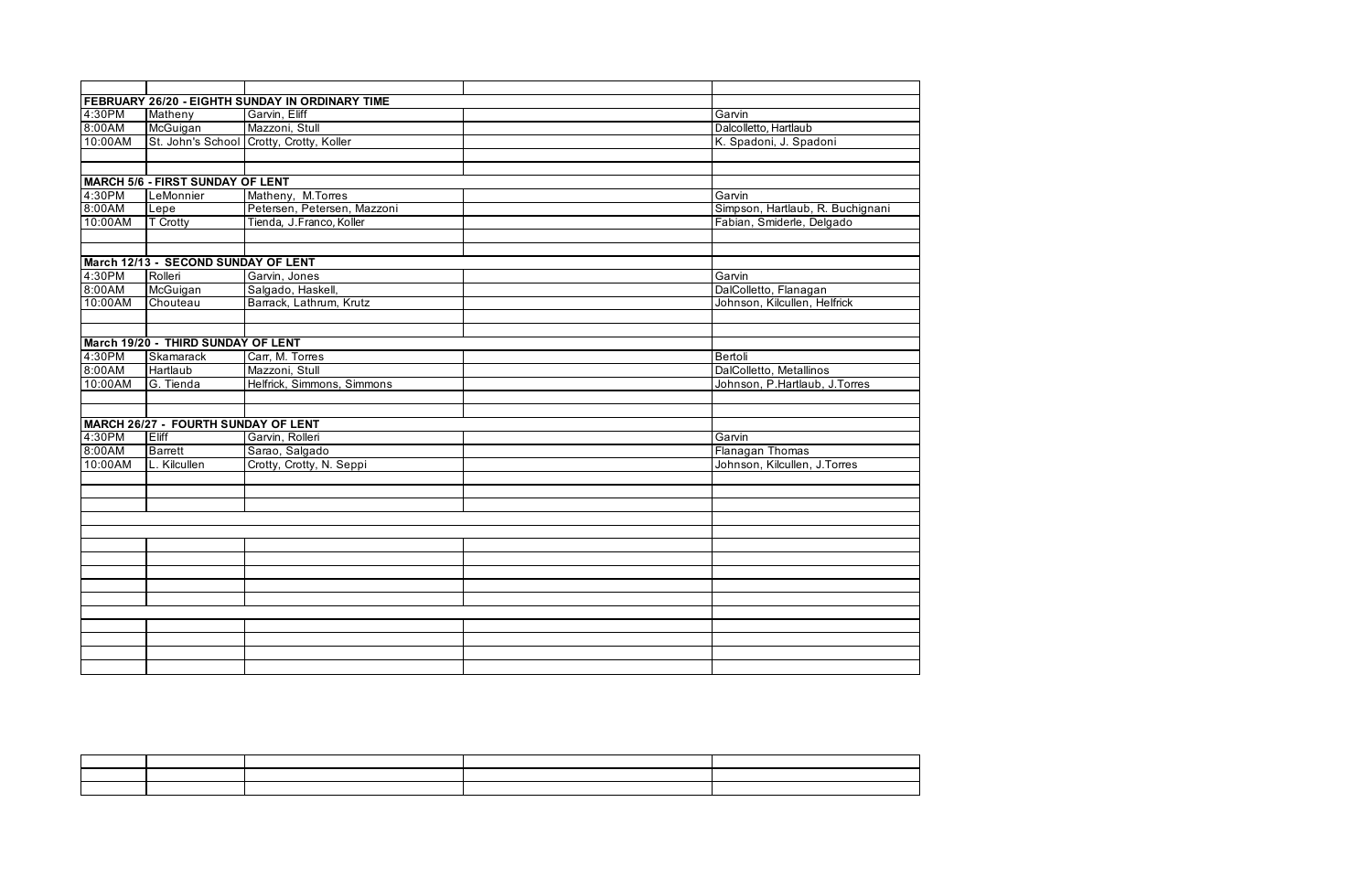|                                                                                                                 | <u> 1989 - Johann Stoff, deutscher Stoff, der Stoff, der Stoff, der Stoff, der Stoff, der Stoff, der Stoff, der S</u> | ,我们就会不会不会。""我们,我们也不会不会不会。""我们,我们也不会不会不会不会不会不会。""我们,我们也不会不会不会不会。""我们,我们也不会不会不会不会不 |  |
|-----------------------------------------------------------------------------------------------------------------|-----------------------------------------------------------------------------------------------------------------------|----------------------------------------------------------------------------------|--|
| the contract of the contract of the contract of the contract of the contract of the contract of the contract of |                                                                                                                       |                                                                                  |  |
|                                                                                                                 | the contract of the contract of the contract of the contract of the contract of the contract of the contract of       |                                                                                  |  |

|  |                                                                                                                        | ,一个人的人都是一个人的人,但是,我们的人都是不是,我们的人都是不是,我们的人都是不是,我们的人都是不是,我们的人都是不是,我们的人都是不是,我们的人都是不是,我 |  |
|--|------------------------------------------------------------------------------------------------------------------------|-----------------------------------------------------------------------------------|--|
|  |                                                                                                                        |                                                                                   |  |
|  |                                                                                                                        |                                                                                   |  |
|  | <u> 1986 - An Dùbhlachd ann an Dùbhlachd ann an Dùbhlachd ann an Dùbhlachd ann an Dùbhlachd ann an Dùbhlachd ann a</u> |                                                                                   |  |
|  |                                                                                                                        |                                                                                   |  |
|  |                                                                                                                        |                                                                                   |  |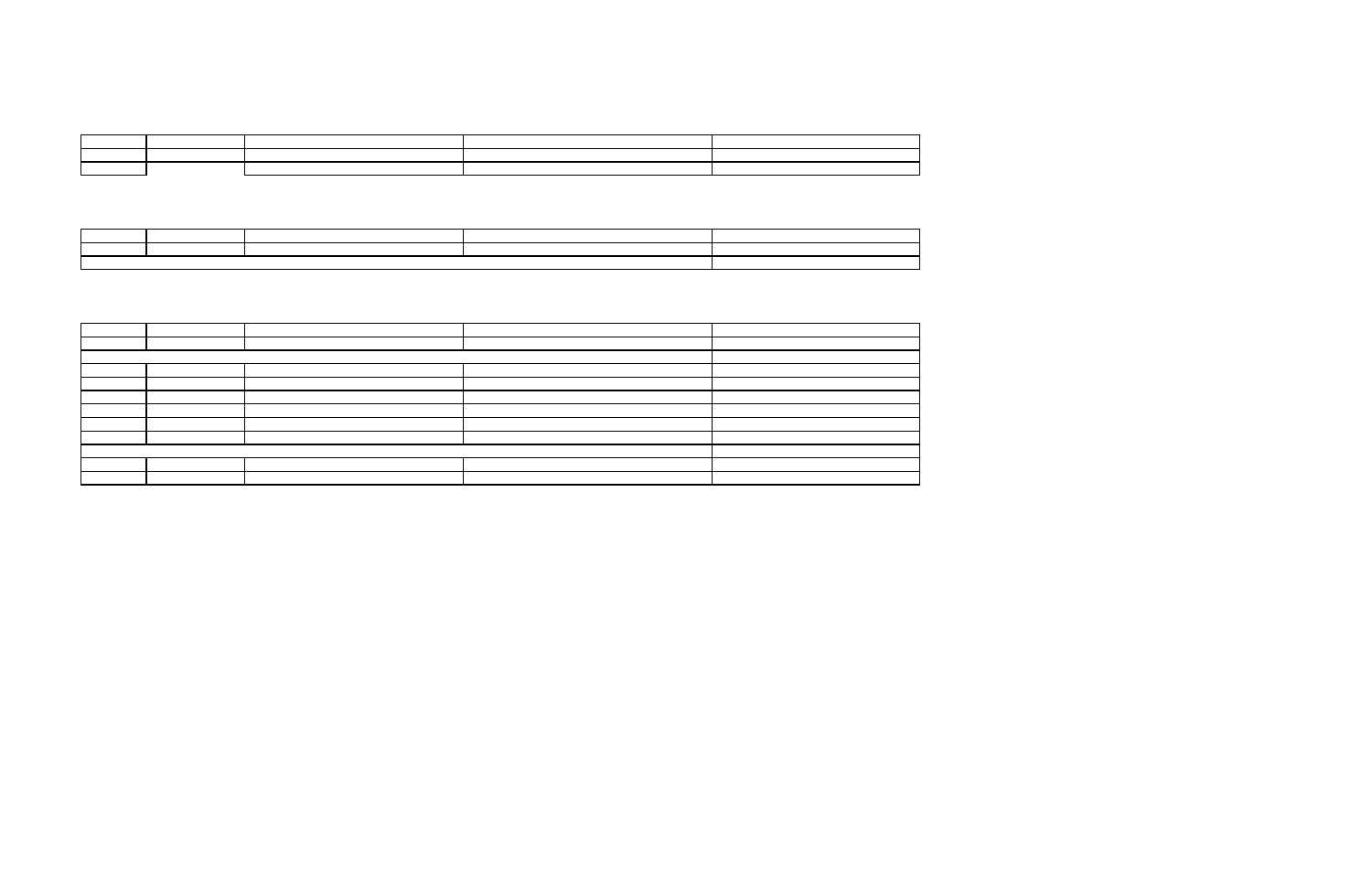|         | <b>LECTORS</b>     | <b>EUCHARISTIC MINISTERS</b>                               | <b>ALTAR SERVERS</b> | <b>GREETERS</b>               |
|---------|--------------------|------------------------------------------------------------|----------------------|-------------------------------|
|         |                    | October 2/3 - TWENTY-SEVENTH SUNDAY IN ORDINARY TIME       |                      |                               |
| 4:30PM  | Rolleri            | Carr, Garvin,                                              |                      | Garvin                        |
| 8:00AM  | LeMonnier          | Peterson, Peterson                                         |                      | Flanagan, Fabian              |
| 10:00AM | Chavez             | Crotty, Crotty,                                            |                      | Spadoni, Johnson, Torres      |
|         |                    |                                                            |                      |                               |
|         |                    |                                                            |                      |                               |
| 4:30PM  |                    | October 9/10- TWENTY-EIGHTH SUNDAY IN ORDINARY TIME        |                      |                               |
|         | Skamarack          | Cowley, Jones                                              |                      | Bertoli                       |
| 8:00AM  | Hartlaub           | Mazzoni, Smiderle                                          |                      | DalColletto, Hartlaub         |
| 10:00AM | Seppi              | M. Tienda, J. Franco, Norman                               |                      | Seppi Family, Kilcullen       |
|         |                    |                                                            |                      |                               |
|         |                    | October 16/17 - TWENTY-NINTH SUNDAY IN ORDINARY TIME       |                      |                               |
| 4:30PM  | Eliff              | Giordano, Matheny                                          |                      | Garvin                        |
| 8:00AM  | Rutherford         | L.Kotnik, A. Kotnik                                        |                      | Simpson, DalColletto          |
| 10:00AM | <b>Helfrick</b>    | Sarao, Brown, Krutz                                        |                      | Helfrick Smiderle, Estomba    |
|         |                    |                                                            |                      |                               |
|         |                    | October 23/24 - THIRTIETH SUNDAY IN ORDINARY TIME          |                      |                               |
| 4:30PM  | Matheny            | Jones, Garvin                                              |                      | Bertoli                       |
| 8:00AM  | McGuigan           | Thomas, Lepe                                               |                      | Thomas, Metallinos            |
| 10:00AM | <b>SJ Students</b> | Helfrick, Simmons, Simmons                                 |                      | Spadoni, Torres, Butler       |
|         |                    |                                                            |                      |                               |
|         |                    |                                                            |                      |                               |
|         |                    | October 30/31 - THIRTY-FIRST SUNDAY IN ORDINARY TIME       |                      |                               |
|         |                    |                                                            |                      |                               |
| 4:30PM  | Rolleri            | Carr, M. Torres                                            |                      | Garvin                        |
| 8:00AM  | Rutherford         | Salgado, Haskell                                           |                      | DalColletto, Hartlaub         |
| 10:00AM | Casazza            | Barrack, Lathrum, Kilcullen                                |                      | Johnson, Kilcullen, Estomba   |
|         |                    |                                                            |                      |                               |
|         |                    |                                                            |                      |                               |
|         |                    | <b>NOVEMBER 6/7- THIRTY-SECOND SUNDAY IN ORDINARY TIME</b> |                      |                               |
| 4:30PM  | Skamarack          | Carr, Garvin,                                              |                      | Garvin                        |
| 8:00AM  | <b>Barrett</b>     | Peterson, Peterson                                         |                      | Flanagan, Thomas              |
| 10:00AM | Chavez             | Crotty, Crotty, Koller                                     |                      | Spadoni, Torres, C. Kilcullen |
|         |                    |                                                            |                      |                               |
|         |                    |                                                            |                      |                               |
|         |                    |                                                            |                      |                               |
|         |                    |                                                            |                      |                               |
|         |                    | NOVEMBER 13/14- THIRTY-THIRD SUNDAY IN ORDINARY TIME       |                      |                               |
|         |                    |                                                            |                      |                               |

## Ministry Schedule: October 2, 2021 - January , 2022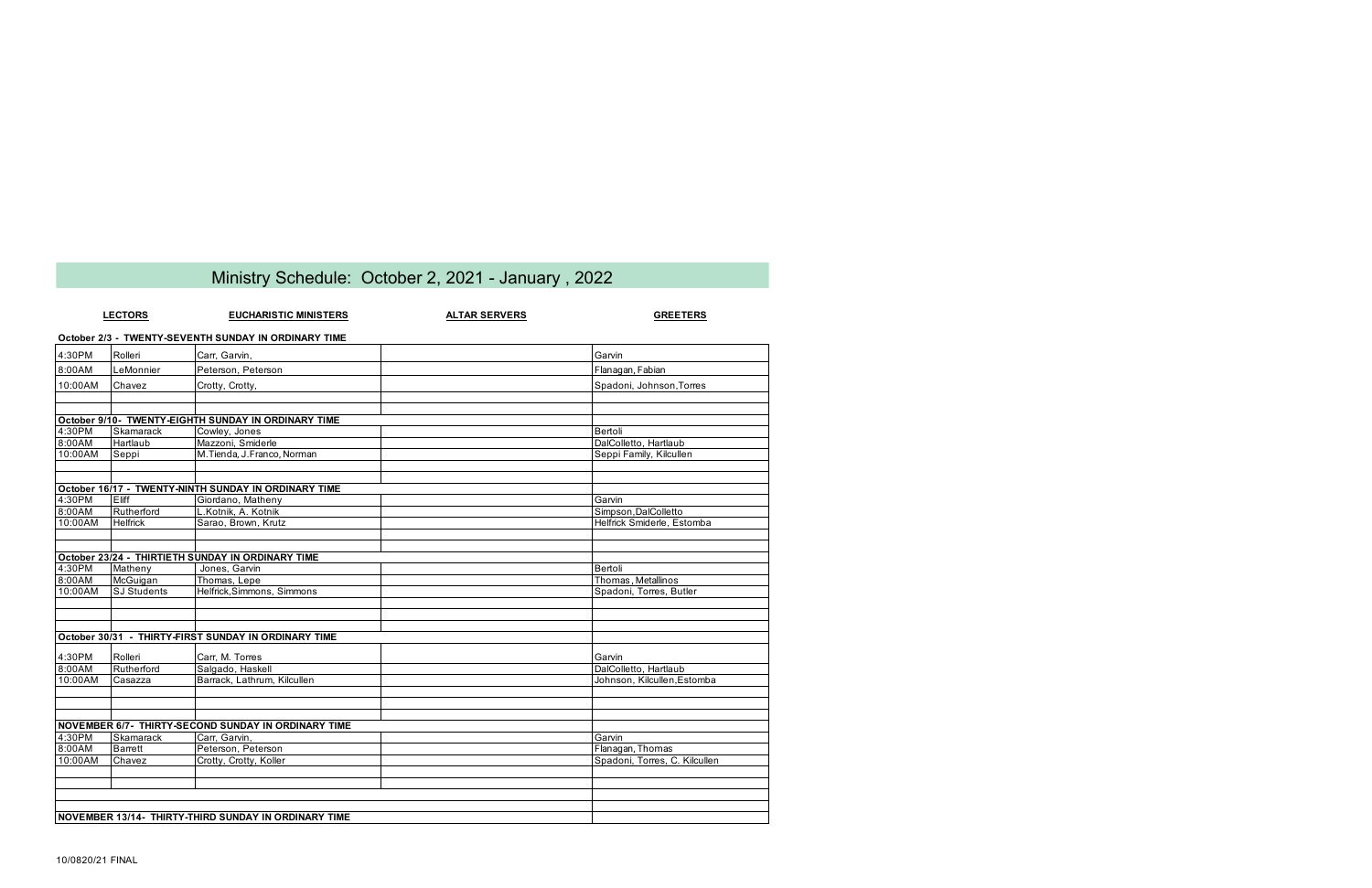| 4:30PM  | LeMonnier       | Jones, M.Torres                                                | Bertoli                          |
|---------|-----------------|----------------------------------------------------------------|----------------------------------|
| 8:00AM  | Hartlaub        | Mazzoni, Salgado                                               | DalColletto, Hartlaub            |
| 10:00AM | G. Tienda       | M. Tienda, N. Seppi, Norman                                    | Seppi Family, Kilcullen          |
|         |                 |                                                                |                                  |
|         |                 |                                                                |                                  |
|         |                 | NOVEMBER 21/22 - - OUR LORD JESUS CHRIST, KING OF THE UNIVERSE |                                  |
| 4:30PM  | Eliff           | Giordano, Matheny                                              | Garvin                           |
| 8:00AM  | Rutherford      | L.Kotnik, A. Kotnik                                            | Simpson, Flanagan                |
| 10:00AM | <b>Helfrick</b> | Sarao, Brown, Krutz                                            | Helfrick Smiderle, Gladden       |
|         |                 | NOVEMBER 24/25: THANKSGIVING VIGIL/DAY - CHECK                 |                                  |
| 4:30PM  |                 |                                                                |                                  |
| 8:00AM  |                 |                                                                |                                  |
| 10:00AM |                 |                                                                |                                  |
|         |                 |                                                                |                                  |
|         |                 |                                                                |                                  |
|         |                 | <b>NOVEMBER 27/28 - FIRST SUNDAY OF ADVENT</b>                 |                                  |
| 4:30PM  | LeMonnier       | Matheny, M.Torres                                              | Garvin                           |
| 8:00AM  | Hartlaub        | Petersen, Petersen, Mazzoni                                    | Simpson, Hartlaub, R. Buchignani |
| 10:00AM | <b>T</b> Crotty | Tienda, J.Franco, Koller                                       | Fabian, Smiderle, Delgado        |
|         |                 |                                                                |                                  |
|         |                 |                                                                |                                  |
|         |                 | <b>DECEMBER 4/5 - SECOND SUNDAY OF ADVENT</b>                  |                                  |
| 4:30PM  | Rolleri         | Garvin, Jones                                                  | Garvin                           |
| 8:00AM  | McGuigan        | Salgado, Haskell,                                              | DalColletto, Flanagan            |
| 10:00AM | Casazza         | Barrack, Lathrum, Kilcullen                                    | Johnson, Kilcullen, Helfrick     |
|         |                 |                                                                |                                  |
|         |                 |                                                                |                                  |
|         |                 | DECEMBER 11/12 - THIRD SUNDAY OF ADVENT                        |                                  |
| 4:30PM  | Skamarack       | Carr, M. Torres                                                | Bertoli                          |
| 8:00AM  | Hartlaub        | Mazzoni, Stull                                                 | DalColletto, Metallinos          |
| 10:00AM | G. Tienda       | Helfrick, Simmons, Simmons                                     | Johnson, P.Hartlaub, J.Torres    |
|         |                 |                                                                |                                  |
|         |                 |                                                                |                                  |
|         |                 | <b>DECEMBER 18/19 - FOURTH SUNDAY OF ADVENT</b>                |                                  |
| 4:30PM  | <b>Eliff</b>    | Garvin, Rolleri                                                | Garvin                           |
| 8:00AM  | <b>Barrett</b>  | Sarao, Salgado                                                 | Flanagan Thomas                  |
| 10:00AM | L. Kilcullen    | Crotty, Crotty, N. Seppi                                       | Johnson, Kilcullen, J.Torres     |
|         |                 |                                                                |                                  |
|         |                 |                                                                |                                  |
|         |                 |                                                                |                                  |
|         |                 |                                                                |                                  |
|         |                 | <b>DECEMBER 24 - CHRISTMAS EVE - CHECK</b>                     |                                  |
| 4:00PM  |                 |                                                                |                                  |
| 7:00 PM |                 |                                                                |                                  |